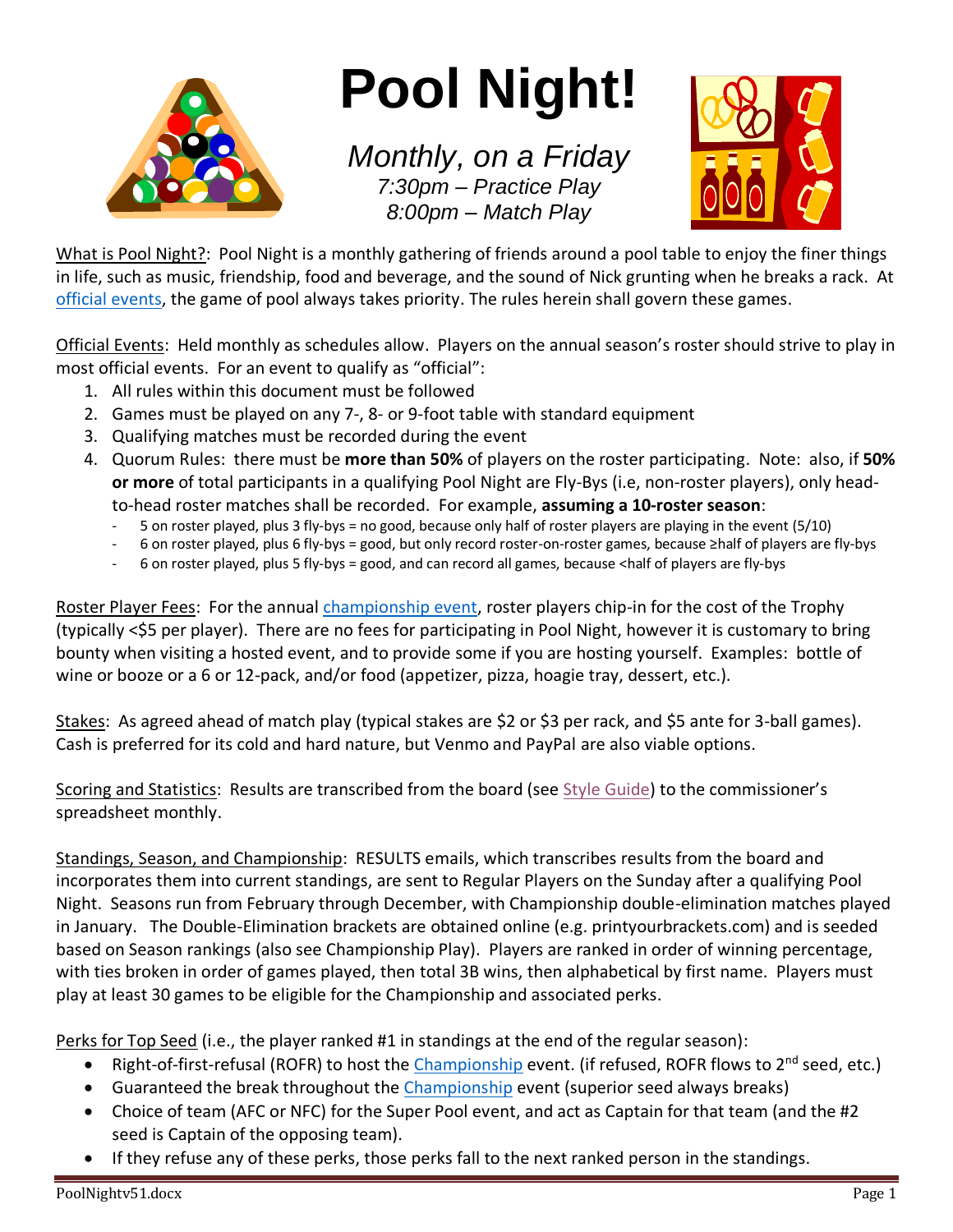Scheduling Rules for Hosting

- The hosting order for each Season is based on rankings from the prior Season, starting at the #2 seed (or whoever follows who hosted the Championship event, if there were refusals)
- Players scheduled to host can opt to pass for up to 2 months, while remaining on the ROFR list. By the 3<sup>rd</sup> month, they must either host, or be passed altogether (i.e., go to the back of the line).
- Anyone may seek to host a "non-official" event at any time (e.g. Romjul, or just a one-off gathering). In non-official events, no games are recorded to stats, except 3-ball.

<span id="page-1-1"></span>Dummy Pot: Under the following conditions, put \$1 in the Dummy Pot (to be awarded in next 3-ball match):

- You give unsolicited advice or unsolicited refereeing (see "[Refereeing](#page-2-1)" rule)
- Excessive Sharking (as determined by majority, host, and/or commissioner)
- Any ball off the table (object balls should be spotted; see "[Pocketing & Spotting](#page-2-2)" rule)
- Any non-legal break (if this is due to a ball of the table, it is just a \$1 penalty total; see "[Legal Break](#page-1-0)" rule)
- You ring the Nice Shot Bell for yourself, or request that it be rung in your honor

Footing: Players must have at least one foot on the ground while making any shot.

Legal Cue Contact: The cue tip must strike the cue ball exactly once.

<span id="page-1-3"></span>Ball, Pocket and/or Rail Contact: The cue ball must legally contact at least one ball, and subsequently, an object ball must be pocketed, or the cue ball or at least one object ball must contact a rail. Otherwise, it's a scratch. This rule is not applicable in 3-Ball matches.

Frozen Balls: If two balls are touching ("frozen"), hitting away from it does not count it as contact.

Ball Movement: Touching or moving balls on the table (accidental or otherwise):

- Cue ball: foul (except the break, and ball-in-hand scenarios, up until the shot it taken)
- Object ball: not a foul -- spot it in its original place as needed and agreed to by the opponent

Lag Test: When a lag test is the agreed-to method used to determine who breaks, the lag winner is the person who lands closest to the near rail (bouncing off the rail is OK). Ball must stay on players' side of table – no touching side rails, falling in pockets, or fully crossing over the middle of the table.

<span id="page-1-0"></span>Legal Break: To execute a legal break, the breaker with the cue ball behind the head string must either 1), pocket a ball, or 2), drive at least 2 numbered balls to the rail. If s/he fails to make a legal break (including a standard scratch), it is a foul, and the incoming player may opt to: 1) accept the table in position and continue play, or 2) request re-rack and take break him/herself, or allow the offending player to re-break.

Fouls: A scratch or other foul results in:

- BIH (ball-in-hand place cue ball anywhere on table): Cutthroat, 8-ball, 9-ball, 10-ball, Soviet Pool, Kelly Pool
- Behind the head string (a.k.a. "the kitchen"): 3-ball, Straight Pool, One Pocket
- Three successive fouls result in loss of game, but opposing player must issue warning after two

BIH (ball-in-hand): When the cue ball is in hand, the player may place the cue ball anywhere on the bed of the table, except in contact with an object ball. S/he may continue to adjust the cue ball until he takes a shot.

<span id="page-1-2"></span>Called Pockets: In games where Called Pockets are required:

- Not applicable on break shots (except for Straight Pool, unless agreed to by players for quicker play)
- If the called ball fails to sink in your called pocket, your turn is over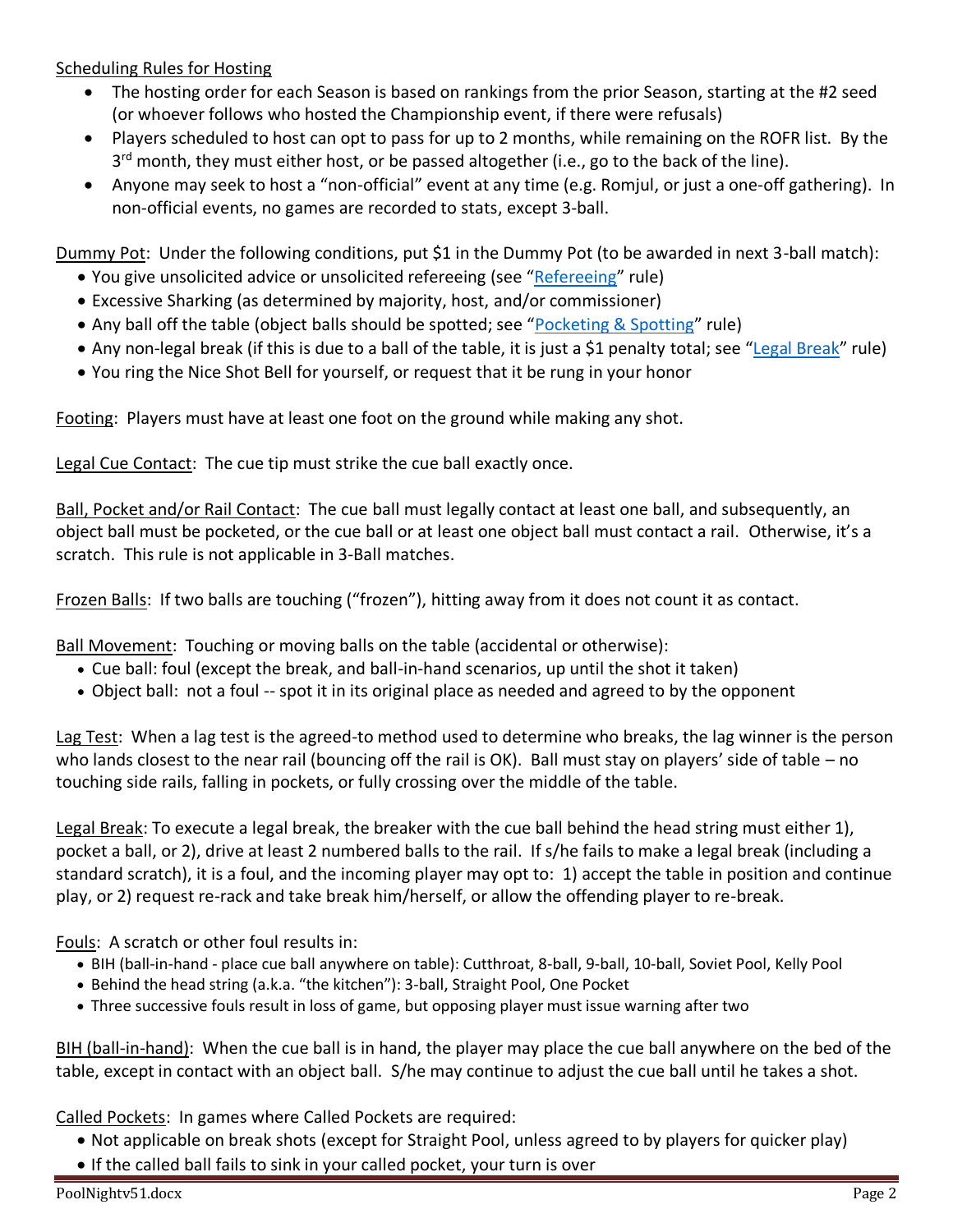- Kisses, combos, caroms, cushions and secondary balls sunk are legal and need not be specified, so long as the called ball goes into the called pocket
- "Obvious" shots don't need to be called, but use discretion for example, combos and banks aren't always obvious, so the intended ball and pocket should be specified

<span id="page-2-2"></span>Pocketing & Spotting: All pocketed balls remain pocketed unless otherwise stated in game-specific rules. All spotted balls must be placed at the Foot Spot, or if occupied, directly behind the obstruction.

Break-&-Runs: If a player succeeds in a break-and-run in a game of 7, 8, 9, or 10 ball, the loser has the option of a rematch, where they re-ante and lag for the break. If either player is not interested in a re-match, the remaining player is eligible to play the next player on the board (even if the standing player has won 3 in a row).



Consult: Player may request one time-out per rack to solicit input from one person (a "coach") of his/her choice. Advice on shot selection, speed or strategy may **not** be given without the player declaring a time-out and choosing a coach to give advice (see **Dummy Pot rules).** After-shot comments are OK, and railbird-torailbird commentary is encouraged. Teammates in doubles matches may freely share advice.

<span id="page-2-1"></span>Refereeing: only an active player or his opponent may call a play or rule into question if s/he believes there is an issue in need of clarification. Anyone offering unsolicited advice must contribute \$1 to the [Dummy Pot.](#page-1-1)

Nice Shot Bell: You should not ring the Nice Shot Bell for your own shots, nor should you request that the Nice Shot Bell be rung in your honor. The Nice Shot Bell should be reserved for truly nice shots and other remarkable events (*example: someone's fly is open*). Violations result in \$1 in the [Dummy Pot.](#page-1-1)

<span id="page-2-0"></span>Championship Play: game is 9-ball, double-elimination, seeding is based on end-of-season rank. Snapping is good for \$2 from your opponent but does not allow you to advance in the bracket. Break & runs do allow you to advance – and combos to win are fine, even 1-9. The winner receives the Pool Night Shot Glass Trophy, along with any agreed-upon stakes for the top 2 or 3 players.

### General Pool Playing Rules:

- a) No Sharking. If egregious, group consensus may result in placing a dollar in the dummy pot.
- b) Snapped 9's count toward P3's but you do not have to forfeit the table as the result of snapping. They count as a win in stats, and a loss for the loser, and the loser pays \$2 (no matter [the stake\)](#page-0-1).
- c) *3 Snap Payment*: When a player snaps the 9 three times in a row, every playing player (i.e. name on the board) must pay \$1 to the snapper. In this case, the loser only pays \$1 as well (vs. [the stake\)](#page-0-1)
- d) *Super Shot Payment*: When a player sinks all 3 balls on the break in a game of 3-ball, each participating player must pay the winner an additional stake.
- e) *Push Out*: A push out may be initiated by the first shooter, if s/he likes. After the break but before the first shot of the match (and only at that time), if you don't the way the table lies for your first shot, you can declare a "Push Out". You are then permitted to tap the cue ball however you like (contact rules do not apply). Then, the other player has the choice to either start their turn at shooting or turn it back to the player who pushed out and force them to shoot the crap they just tried to hand you.
- f) When your game ready, Pool matches always take priority over other activities (e.g. jamming)

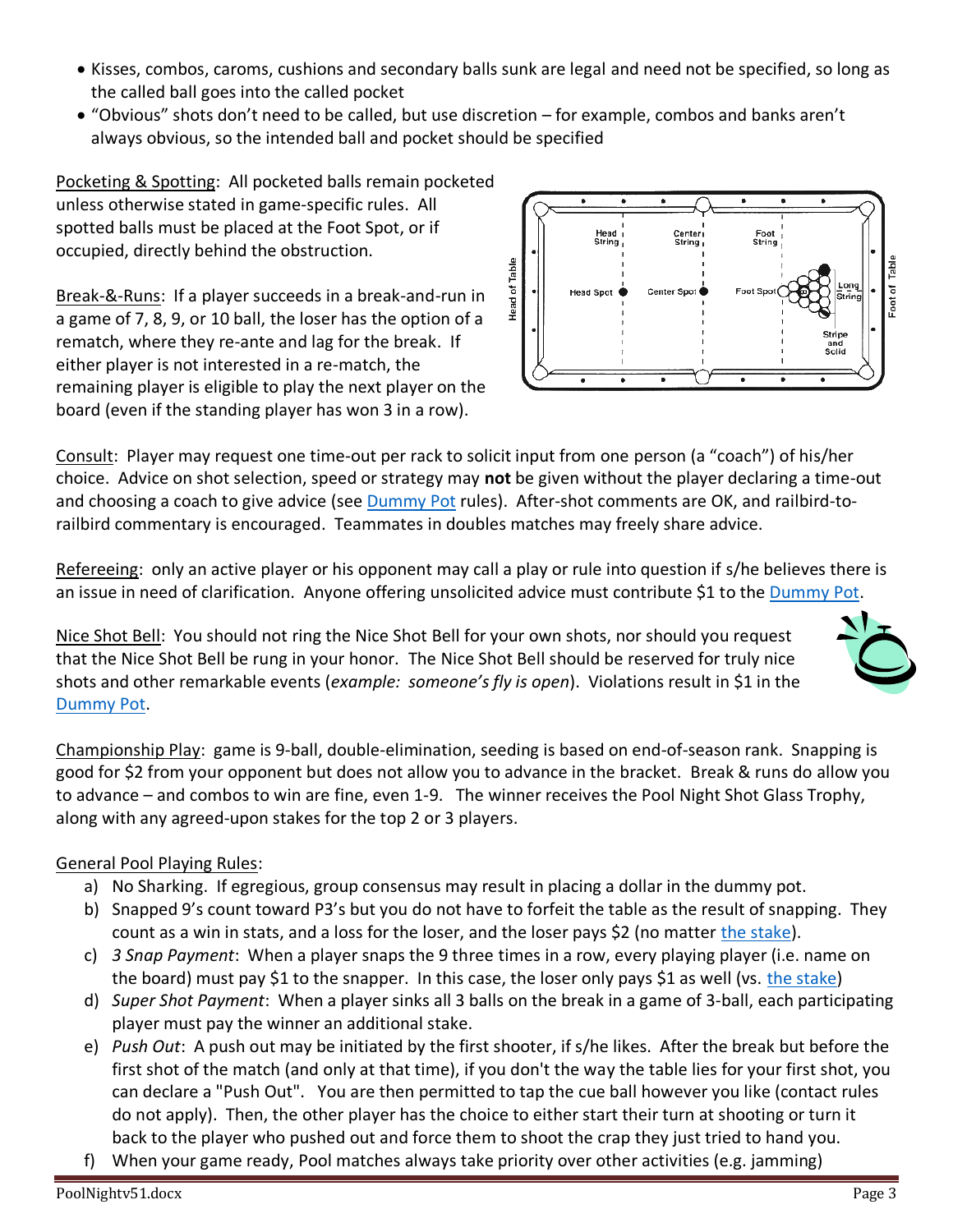- g) A player with their name on the board must be consulted before bypassing them on the board.
- h) If a regular player misses >=5 Pool Nights in a row, they must return with a top-tier bottle of tequila.

<span id="page-3-0"></span>White Board (or Chalk Board) Style Guide:

- a) Play is conducted in the order names appear on the board.
- b) The Host shall always be given option to play first game of the evening.
- c) Players may freely put their names up on the board throughout the evening, so long as they don't already have a game pending or in progress.
- d) A "Perfect 3" (P3) is when a player wins three games in a row, not counting 3-Ball, Snapped 9's or break-and-runs. Players must yield the table after a P3, but may immediately put their name back up on the board at the end of the list.
	- o P4's and P5's can be achieved if a player snaps the 9 within a P3 performance.
- e) Players can put their names up on the board as much as they like.
- f) White Board / Chalk Board Style Guide:
	- o General format is [name] v [name]; underscore the winner.
	- o P3: underscore and circle the winner on third and final win.
	- $\circ$  Snap the 9 (sink 9 on break): draw a small 9 enclosed in a circle next to snapper's name for each snap.
	- o Break and run: mark with a small "BNR" next to the player's name.
	- $\circ$  3-Ball: create a separate list of all participating players listed in their order of play, and associated scores ("X" denotes a 10 or past max); circle the winner.
- g) If there's no more space on the board, take a photo before erasing.

#### **GAME-SPECIFIC RULES**

**3-Ball** – *2 to 16 players. Each player attempts to pocket 3 balls in the least number of shots, including break.*

- Each player is granted a turn at random, for example by selecting a numbered pea from a Kelly Bottle. Players shoot in order and rack for next player. Last player racks for first.
- 3-ball rack: 3 random balls in a triangle at the Foot Spot
- You do not have to [call your pockets](#page-1-2)
- Standard [Contact](#page-1-3) rule does not apply (see "Contact" rule above)
- 10 is maximum score
- Only balls off-table are spotted
- Scratches count as an extra shot (even on the "winning" shot)
- Following a scratch, the cue ball must be placed in the kitchen (behind the head-string)
- In the case of a tie, the winning players repeat the process (but no re-ante, unless agreed) until there is one winner left standing. Kelly peas are drawn again after each tie to determine break order. Players in a playoff may decide to split the pot, but they must continue playing to determine a winner of the match.

#### **8-ball** – *stripes vs. solids; after all balls in set are cleared, sink 8-ball to win*

- 8-ball rack: triangle (1-15) 8 in the center, stripe and solid on the wings, all else random
- [You must call your pockets](#page-1-2)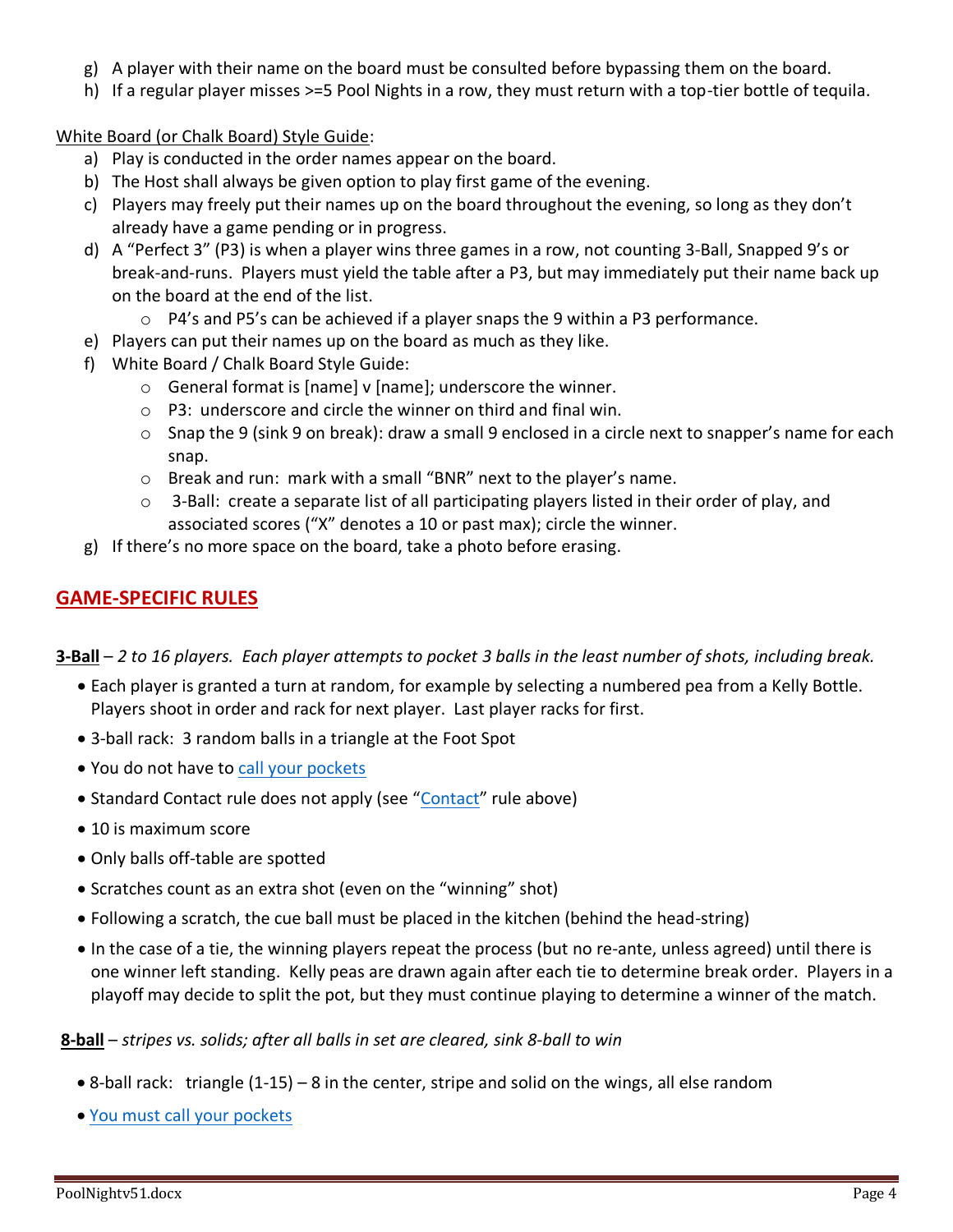- Your ball group (stripe or solid) is determined by the first legally sunk after the break. Until a called pocket is sunk, it remains open table, and all balls are neutral except the 8.
- Once established, only your ball group is neutral (neither the 8-ball nor the opponent's ball group is neutral). Failure to hit your ball first results in ball-in-hand.
- Scratch on the 8-ball or sink it in an uncalled pocket, you lose, with the following exceptions:
	- o If you fail to hit the 8-ball first on an 8-ball shot, it's ball-in-hand
	- o If you fail to satisfy the Contact Rule, it's ball-in-hand
	- $\circ$  If you knock ball(s) off the table, spot them, and it's ball-in-hand
- It's OK to sink your opponent's ball, but you must strike your ball first, and to continue your turn, your called ball must fall into the called pocket
- 8-ball sunk on the break wins; 8-ball sunk and scratch on the break loses

#### **7-ball, 9-ball and 10-ball** – *strike lowest ball on table first; sink 9-ball any time to win*

- Rack: various; 9 always at center and 1 at the Foot Spot, all else random
- [Called pockets](#page-1-2) not required except on the 9-ball. Exception: in 10-ball, all pockets are called.
- If you call the 9 and miss it, your turn is over (even if you sink another ball in the process)
- If you call the 9-ball but sink it in the wrong pocket, you must spot the 9 at the Foot Spot and the other player gets ball in hand (even if another ball was legally pocketed in the process)
- If you commit a foul and also sink the 9-ball (on a break shot or otherwise), you must spot the 9 at the Foot Spot and give your opponent ball-in-hand
- If you sink the 9-ball without calling it but do not otherwise commit a foul, the cue ball stays where it lies and the 9-ball is spotted. If another ball was legally sunk, your turn continues.
- 9-ball sunk on the break (without a scratch) wins (this is a "snapped 9")

#### **Cutthroat** – *3-player game of elimination; protect your 5 balls, sink the rest*

- Cutthroat rack: triangle (1-15) 1 at the Foot Spot, 6 and 11 on the wings
- Draw Kelly Peas for shot order and ball assignments (1,6,11 peas)
- [Called pockets](#page-1-2) not necessary; all balls neutral
- Spot sunken balls on fouls otherwise, pocketed balls remain pocketed

#### **One Pocket** – *sink 8 balls in your designated pocket before your opponent*

- One Pocket rack: triangle (1-15) fully random
- Prior to break, the breaking player declares ownership of a pocket at the foot end of the table. Opponent is assigned the other pocket at the foot end.
- [Called pockets](#page-1-2) not necessary; all balls neutral
- Balls must be spotted if sunk during a scratch, or when pocketed in undesignated pockets (shooter may wait until end of turn do so)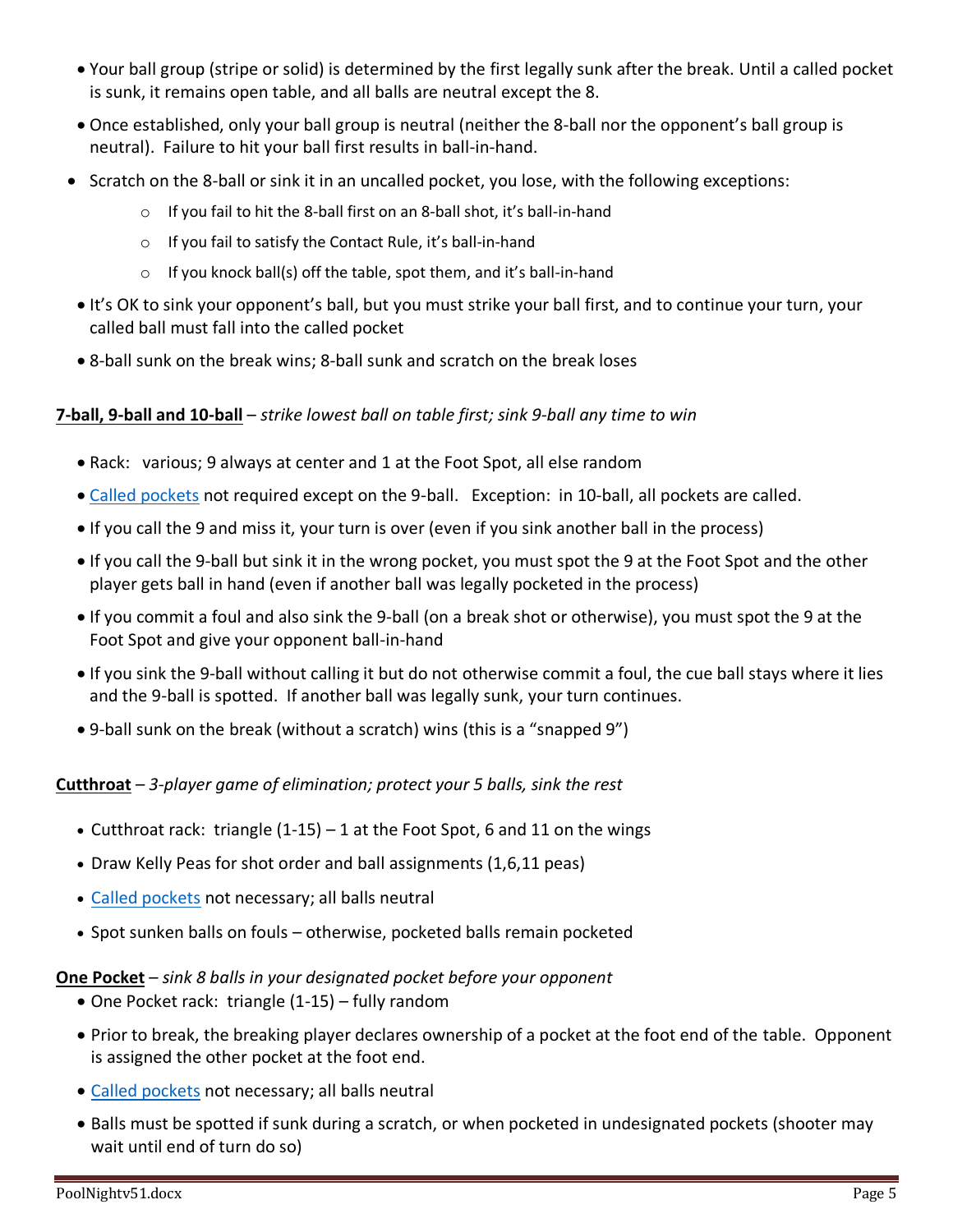• Balls legally sunk in an opponent's pocket are credited to the opponent

#### **Kelly Pool** – *2 to 15 player game of elimination – pocket your secret ball*

- Kelly Pool rack: triangle (1-15) 1 at the Foot Spot, 2 and 3 on the wings, 15 in the center
- Player order determined by draw from pill bottle
- Secret ball assignments determined by separate draw from pill bottle
- Must hit lowest ball first (as in 9-ball); called shots not necessary
- Spot sunken balls on fouls at Foot Spot
- Pocket your secret ball to win
- When your secret ball is pocketed by another player, you are "dead", and you owe the player who killed you \$1 – but you keep playing in rotation
- You must tell other players you are dead before your next shot \$1 penalty if you don't.
- Unless 15 is your secret ball, combos on 15 ball not allowed (must spot if so)
- If everyone is "dead", person who sinks 15 ball (last ball on table) wins
- If you draw the 15 pill, you must sink the 15 to win (and for you, combo on 15 is allowed)
- If you draw the 16 pill, you are assigned the cue ball. You must hit the lowest ball first, then scratch the cue ball to win. If someone else hits the lowest ball first then scratches, you're dead.

#### **Scratch Pool (a.k.a. "Reverse 8-ball", "Soviet Pool", "Russian Pool")**

• Rules are identical to 7/8/9/10-ball, but carom the object ball off the cue ball and into the pocket after normal break.

#### **Straight Pool ("14.1 Continuous")** – *1 point per ball; race to 25, 50, 100, 150 or 200*

- Straight Pool rack:
	- $\geq 1^{st}$  rack: triangle (1-15) fully random
	- $\triangleright$  Subsequent racks: triangle (1-14) empty at the Foot Spot, fully random
- Scoring:
	- $\triangleright$  Add 1 point for each ball sunk (including secondary balls sunk after called pocket)
	- $\triangleright$  Subtract 1 point for each scratch, and spot a ball (purpose: to keep rack scoring clean)
	- $\triangleright$  Any balls sunk on a scratch shot do not count and should be spotted (in addition to the penalty ball).
- Spot any balls sunk on scratch at Foot Spot (or closest available behind foot spot if space is occupied)
- You must call your pockets; all balls neutral
- All balls must be cleared until there is one object ball left, at which point the 14 sunken balls must be reracked so that play may continue